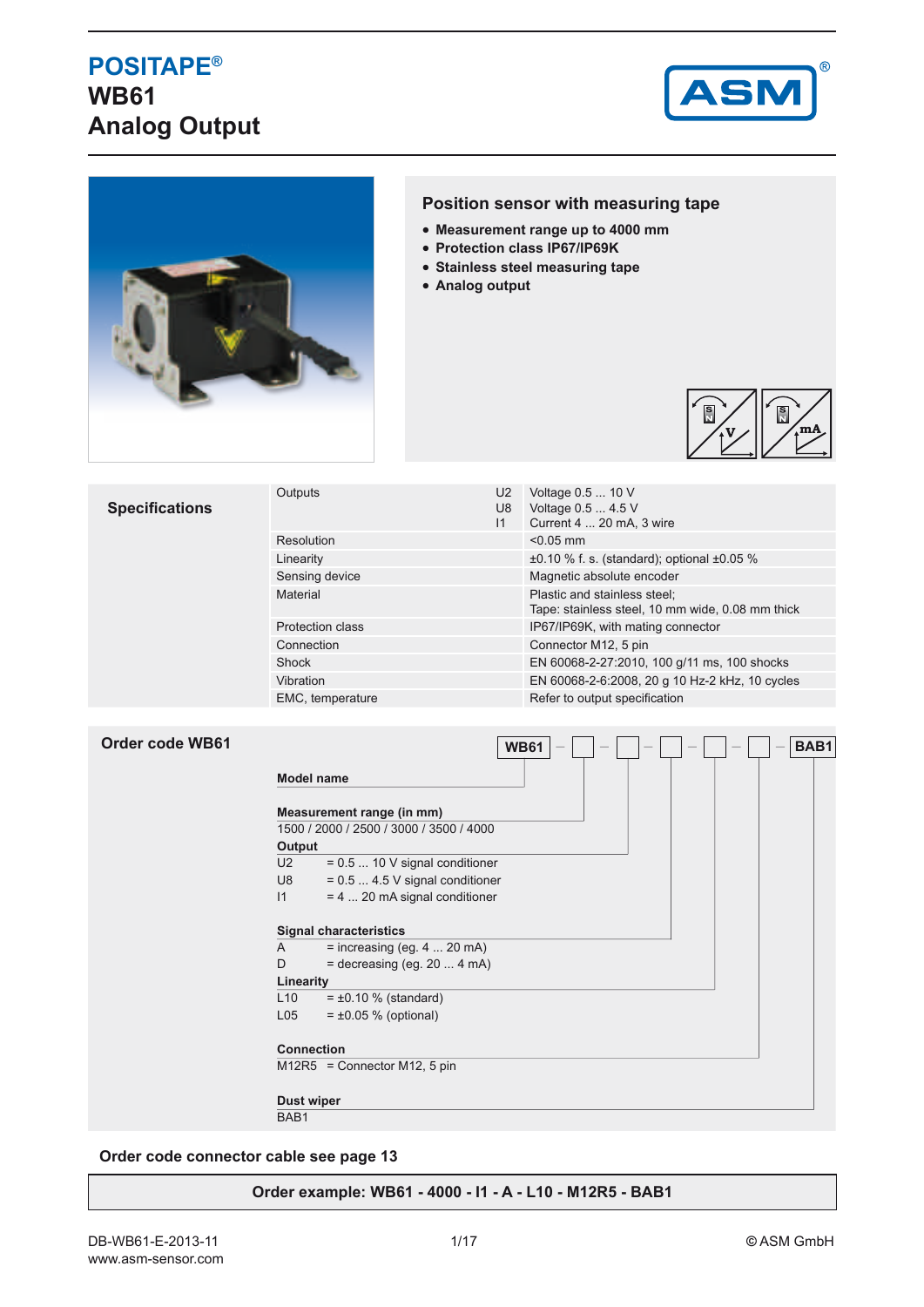## **POSITAPE® WB61 Analog Output, programmable**





## **Position sensor with measuring tape**

- **Measurement range up to 4000 mm**
- **Protection class IP67/IP69K**
- **Stainless steel measuring tape**
- **Analog output, programmable**



| <b>Specifications</b> | Outputs                 | U2/PMU<br>U8/PMU<br><b>I1/PMU</b> | Voltage 0.5  10 V, programmable<br>Voltage 0.5  4.5 V, programmable<br>Current 4  20 mA, 3 wire, programmable |  |  |  |  |
|-----------------------|-------------------------|-----------------------------------|---------------------------------------------------------------------------------------------------------------|--|--|--|--|
|                       | Resolution              |                                   | $< 0.05$ mm                                                                                                   |  |  |  |  |
|                       | Linearity               |                                   | $\pm 0.10$ % f. s. (standard); optional $\pm 0.05$ %                                                          |  |  |  |  |
|                       | Sensing device          |                                   | Magnetic absolute encoder                                                                                     |  |  |  |  |
|                       | Material                |                                   | Plastic and stainless steel;<br>Tape: stainless steel, 10 mm wide, 0.08 mm thick                              |  |  |  |  |
|                       | <b>Protection class</b> |                                   | IP67/IP69K (with mating connector)                                                                            |  |  |  |  |
|                       | Connection              |                                   | Connector M12, 5 pin                                                                                          |  |  |  |  |
|                       | Shock                   |                                   | EN 60068-2-27:2010, 100 g/11 ms, 100 shocks                                                                   |  |  |  |  |
|                       | Vibration               |                                   | EN 60068-2-6:2008, 20 g 10 Hz-2 kHz, 10 cycles                                                                |  |  |  |  |
|                       | EMC, temperature        |                                   | Refer to output specification                                                                                 |  |  |  |  |

| Order code WB61 |                   | BAB1<br><b>WB61</b>                            |
|-----------------|-------------------|------------------------------------------------|
|                 | <b>Model name</b> |                                                |
|                 |                   | Measurement range (in mm)                      |
|                 |                   | 1500 / 2000 / 2500 / 3000 / 3500 / 4000        |
|                 | Output            |                                                |
|                 | U2/PMU            | $= 0.5$ 10 V signal conditioner, programmable  |
|                 | U8/PMU            | $= 0.5$ 4.5 V signal conditioner, programmable |
|                 | <b>I1/PMU</b>     | $= 4$ 20 mA signal conditioner, programmable   |
|                 |                   | <b>Signal characteristics</b>                  |
|                 | $\mathsf{A}$      | $=$ increasing (eg. 4  20 mA)                  |
|                 | D                 | $=$ decreasing (eg. 20  4 mA)                  |
|                 | Linearity         |                                                |
|                 | L10               | $= \pm 0.10$ % (standard)                      |
|                 | L <sub>05</sub>   | $= \pm 0.05$ % (optional)                      |
|                 | <b>Connection</b> |                                                |
|                 | M12R5             | $=$ Connector M12, 5 pin                       |
|                 | Dust wiper        |                                                |
|                 | BAB1              |                                                |

### **Order code connector cable see page 14**

### **Order example: WB61 - 4000 - U2/PMU - A - L10 - M12R5 - BAB1**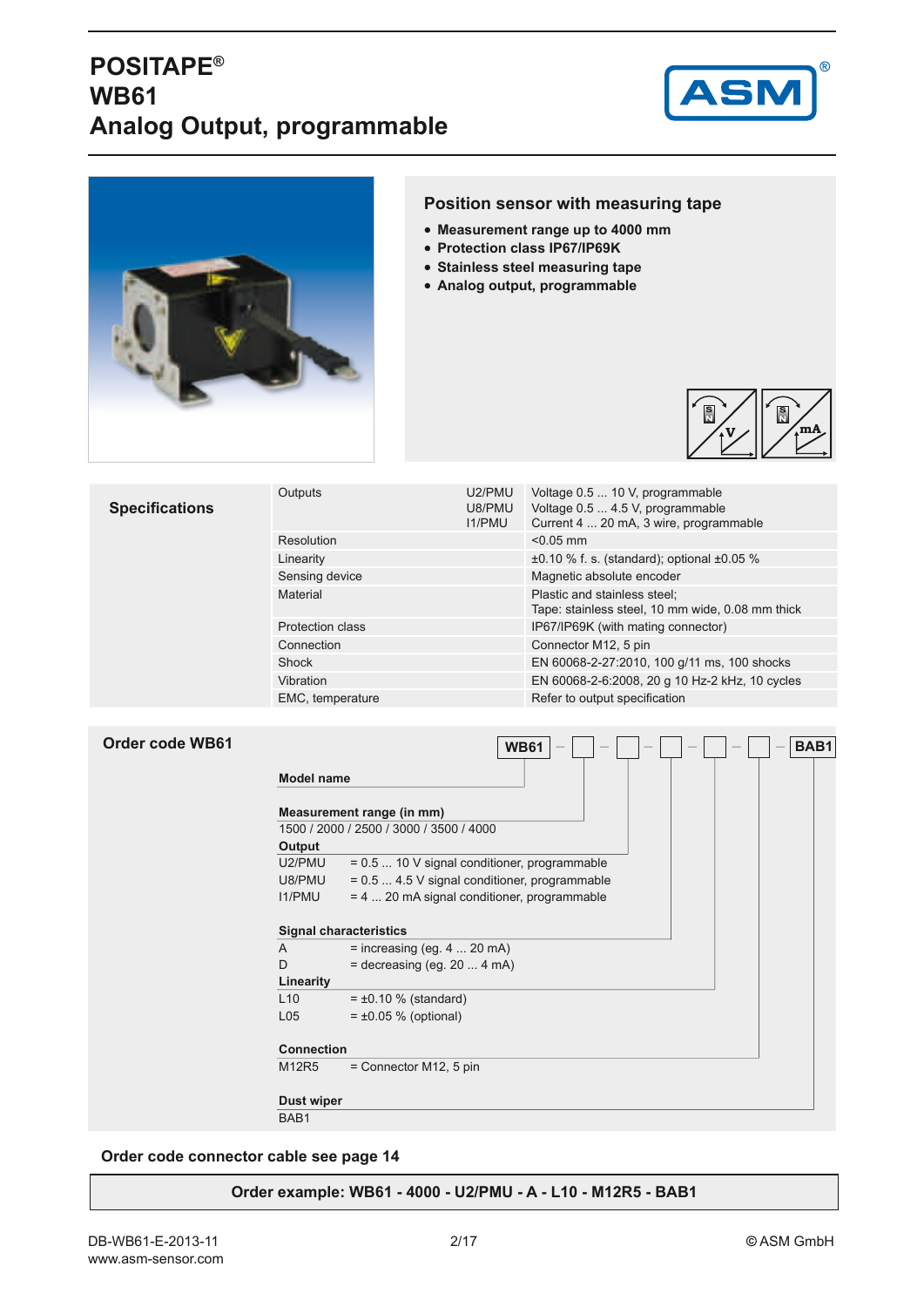## **POSITAPE® WB61 Analog Output, redundant**





## **Position sensor with measuring tape**

- **Measurement range up to 4000 mm**
- **Protection class IP67/IP69K**
- **Stainless steel measuring tape**
- **Analog output, redundant**



| <b>Specifications</b> | Outputs                 | U <sub>2</sub> R<br>U8R<br>11R | Voltage 0.5  10 V, redundant<br>Voltage 0.5  4.5 V, redundant<br>Current 4  20 mA, 3 wire, redundant |  |  |  |  |
|-----------------------|-------------------------|--------------------------------|------------------------------------------------------------------------------------------------------|--|--|--|--|
|                       | Resolution              |                                | $< 0.05$ mm                                                                                          |  |  |  |  |
|                       | Linearity               |                                | $\pm 0.10$ % f. s. (standard); optional $\pm 0.05$ %                                                 |  |  |  |  |
|                       | Sensing device          |                                | Magnetic absolute encoder                                                                            |  |  |  |  |
|                       | Material                |                                | Plastic and stainless steel;<br>Tape: stainless steel, 10 mm wide, 0.08 mm thick                     |  |  |  |  |
|                       | <b>Protection class</b> |                                | IP67/IP69K, with mating connector                                                                    |  |  |  |  |
|                       | Connection              |                                | Connector M12, 8 pin                                                                                 |  |  |  |  |
|                       | Shock                   |                                | EN 60068-2-27:2010, 100 g/11 ms, 100 shocks                                                          |  |  |  |  |
|                       | Vibration               |                                | EN 60068-2-6:2008, 20 g 10 Hz-2 kHz, 10 cycles                                                       |  |  |  |  |
|                       | EMC, temperature        |                                | Refer to output specification                                                                        |  |  |  |  |

| <b>Order code WB61</b> |                   | <b>WB61</b>                                 |  |  | BAB1 |
|------------------------|-------------------|---------------------------------------------|--|--|------|
|                        | <b>Model name</b> |                                             |  |  |      |
|                        |                   | Measurement range (in mm)                   |  |  |      |
|                        |                   | 1500 / 2000 / 2500 / 3000 / 3500 / 4000     |  |  |      |
|                        | Output            |                                             |  |  |      |
|                        | U <sub>2</sub> R  | $= 0.5$ 10 V signal conditioner, redundant  |  |  |      |
|                        | U8R               | $= 0.5$ 4.5 V signal conditioner, redundant |  |  |      |
|                        | 11R               | $= 4$ 20 mA signal conditioner, redundant   |  |  |      |
|                        |                   |                                             |  |  |      |
|                        |                   | <b>Signal characteristics</b>               |  |  |      |
|                        | A/A               | = Output 1 increasing, output 2 increasing  |  |  |      |
|                        | A/D               | = Output 1 increasing, output 2 decreasing  |  |  |      |
|                        | D/D               | = Output 1 decreasing, output 2 decreasing  |  |  |      |
|                        | Linearity         |                                             |  |  |      |
|                        | L10               | $= \pm 0.10$ % (standard)                   |  |  |      |
|                        | L <sub>05</sub>   | $= \pm 0.05$ % (optional)                   |  |  |      |
|                        |                   |                                             |  |  |      |
|                        | <b>Connection</b> |                                             |  |  |      |
|                        |                   | $M12R8 =$ Connector M12, 8 pin              |  |  |      |
|                        | Dust wiper        |                                             |  |  |      |
|                        | BAB1              |                                             |  |  |      |

**Order code connector cable see page 15**

### **Order example: WB61 - 4000 - I1R - A/D - L10 - M12R8 - BAB1**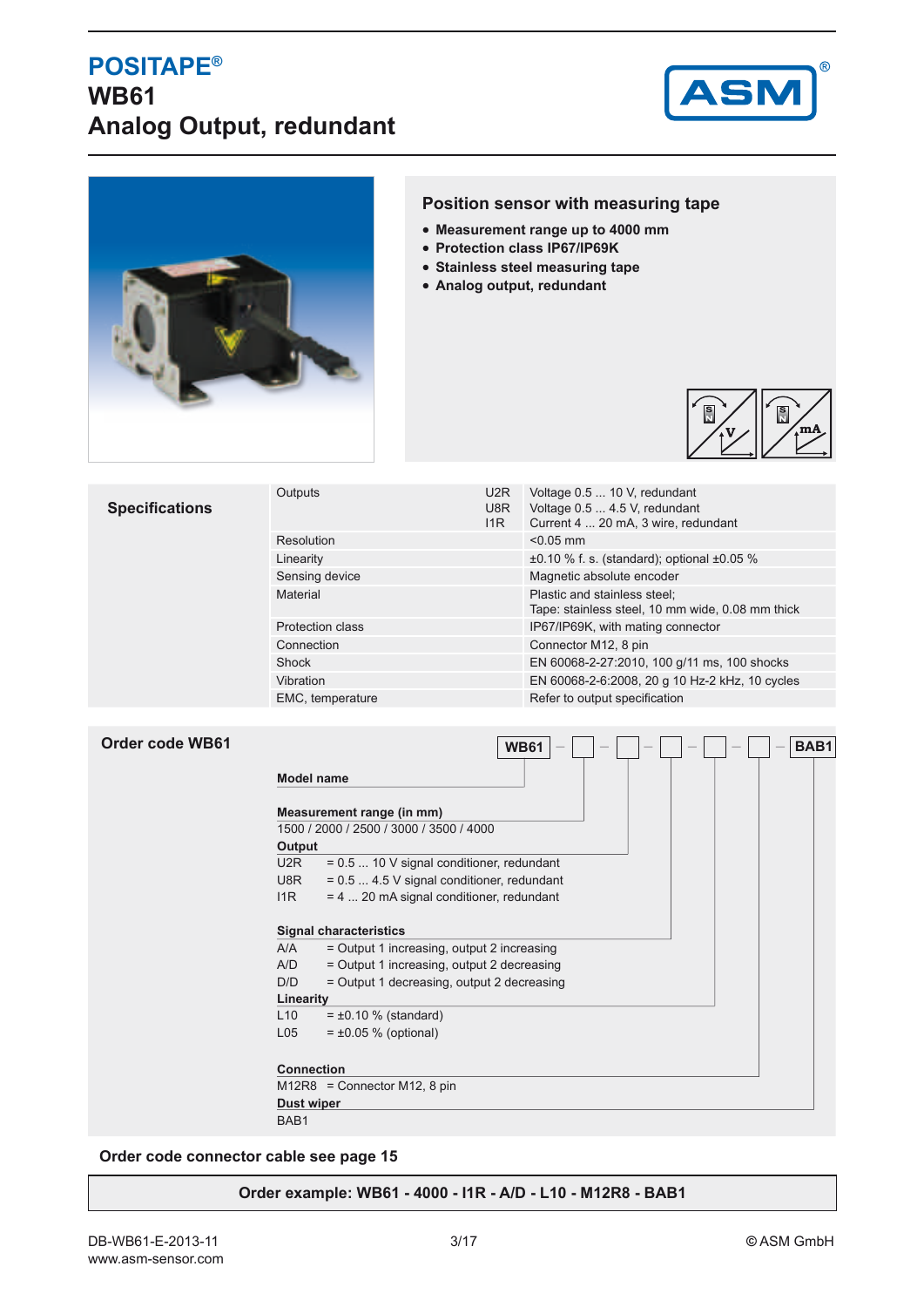## **POSITAPE® WB61 Digital output SSI**





## **Position sensor with measuring tape**

- **Measurement range up to 4000 mm**
- **Protection class IP67/IP69K**
- **Stainless steel measuring tape**
- **Digital output SSI**



| <b>Specifications</b> | Output                  | Synchronous serial interface (SSI)                                               |  |  |  |
|-----------------------|-------------------------|----------------------------------------------------------------------------------|--|--|--|
|                       | Resolution              | $0.05$ mm                                                                        |  |  |  |
|                       | Linearity               | $\pm 0.10$ % f.s; optional $\pm 0.05$ %                                          |  |  |  |
|                       | Sensing device          | Magnetic absolute encoder                                                        |  |  |  |
|                       | Material                | Plastic and stainless steel;<br>Tape: stainless steel, 10 mm wide, 0.08 mm thick |  |  |  |
|                       | <b>Protection class</b> | IP67/IP69K, with mating connector                                                |  |  |  |
|                       | Connection              | Connector M12, 8 pin                                                             |  |  |  |
|                       | Shock                   | EN 60068-2-27:2010, 100 g/11 ms, 100 shocks                                      |  |  |  |
|                       | Vibration               | EN 60068-2-6:2008, 20 g 10 Hz-2 kHz, 10 cycles                                   |  |  |  |
|                       | EMC, temperature        | Refer to output specification                                                    |  |  |  |

| Order code WB61 | <b>WB61</b><br>BAB1<br>$\hspace{0.1mm}-\hspace{0.1mm}$ |
|-----------------|--------------------------------------------------------|
|                 | <b>Model name</b>                                      |
|                 | Measurement range (in mm)<br>4000                      |
|                 | Resolution (in µm)                                     |
|                 | 50 (other resolutions on demand)                       |
|                 | Output                                                 |
|                 | <b>MSSI</b><br>= SSI synchronous serial interface      |
|                 | Linearity                                              |
|                 | $= \pm 0.10\%$ (standard)<br>L10                       |
|                 | L <sub>05</sub><br>$= \pm 0.05\%$ (optional)           |
|                 | <b>Connection</b>                                      |
|                 | $M12R8 =$ Connector M12, 8 pin<br><b>Dust wiper</b>    |
|                 | BAB1                                                   |

### **Order code connector cable see page 15**

### **Order example: WB61 - 4000 - 50 - MSSI - L10 - M12R8 - BAB1**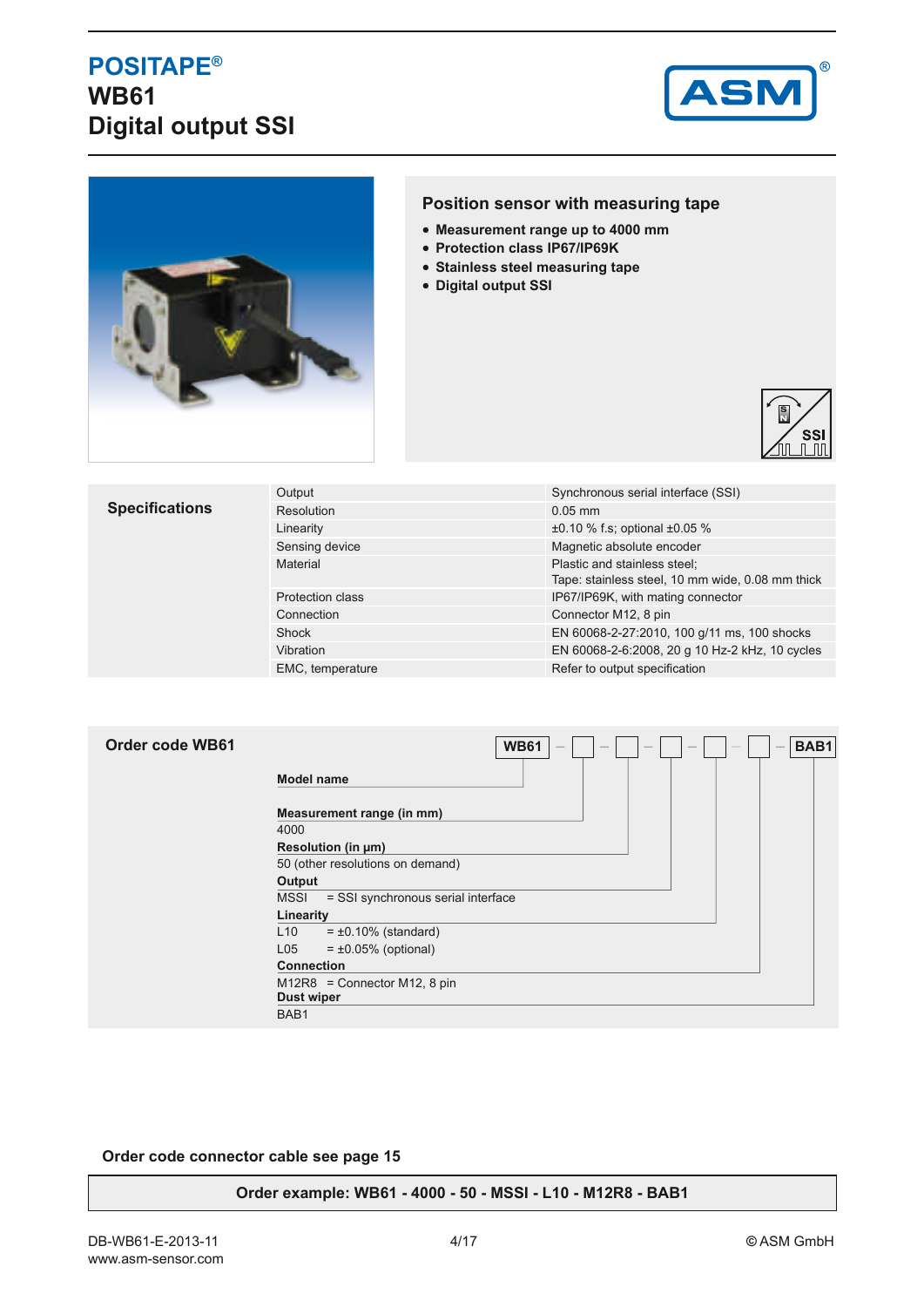## **POSITAPE® WB61 Digital output CANopen**





## **Position sensor with measuring tape**

- **Measurement range up to 4000 mm**
- **Protection class IP67/IP69K**
- **Stainless steel measuring tape**
- **Digital output CANopen or** 
	- **CAN SAE J1939**
- **Optional redundant CAN Bus (on demand)**



| <b>Specifications</b> | Output                  | CANopen or<br><b>CAN SAE J1939</b>                                               |
|-----------------------|-------------------------|----------------------------------------------------------------------------------|
|                       | Resolution              | setting via CAN Bus                                                              |
|                       | Linearity               | $\pm 0.10$ % f.s.; optional $\pm 0.05$ %                                         |
|                       | Sensing device          | Magnetic absolute encoder                                                        |
|                       | Material                | Plastic and stainless steel;<br>Tape: stainless steel, 10 mm wide, 0.08 mm thick |
|                       | <b>Protection class</b> | IP67/IP69K, with mating connector                                                |
|                       | Connection              | Connector M12, 5 pin                                                             |
|                       | Shock                   | EN 60068-2-27:2010, 100 g/11 ms, 100 shocks                                      |
|                       | Vibration               | EN 60068-2-6:2008, 20 g 10 Hz-2 kHz, 10 cycles                                   |
|                       | EMC, temperature        | Refer to output specification                                                    |

### **Bestellcode WB61**

|                   |                           | . |  |  |  | --- |
|-------------------|---------------------------|---|--|--|--|-----|
| <b>Model name</b> |                           |   |  |  |  |     |
|                   | Measurement range (in mm) |   |  |  |  |     |
| 4000              |                           |   |  |  |  |     |
| Output            |                           |   |  |  |  |     |
| <b>MCANOP</b>     | $=$ CANopen               |   |  |  |  |     |
|                   | MCANJ1939 = CAN SAE J1939 |   |  |  |  |     |
| Linearity         |                           |   |  |  |  |     |
| L10               | $= 0.10\%$ (standard)     |   |  |  |  |     |
| L <sub>05</sub>   | $= 0.05\%$ (optional)     |   |  |  |  |     |
| <b>Connection</b> |                           |   |  |  |  |     |
| M12/CAN           | $=$ Connector M12, 5 pin  |   |  |  |  |     |
| <b>Dust wiper</b> |                           |   |  |  |  |     |
| BAB <sub>1</sub>  |                           |   |  |  |  |     |

 $WBB1 = \square = \square = \square = \square = \square$ 

### **Order code connector cable see page 16**

### **Order example: WB61 - 4000 - MCANOP - L10 - M12/CAN - BAB1**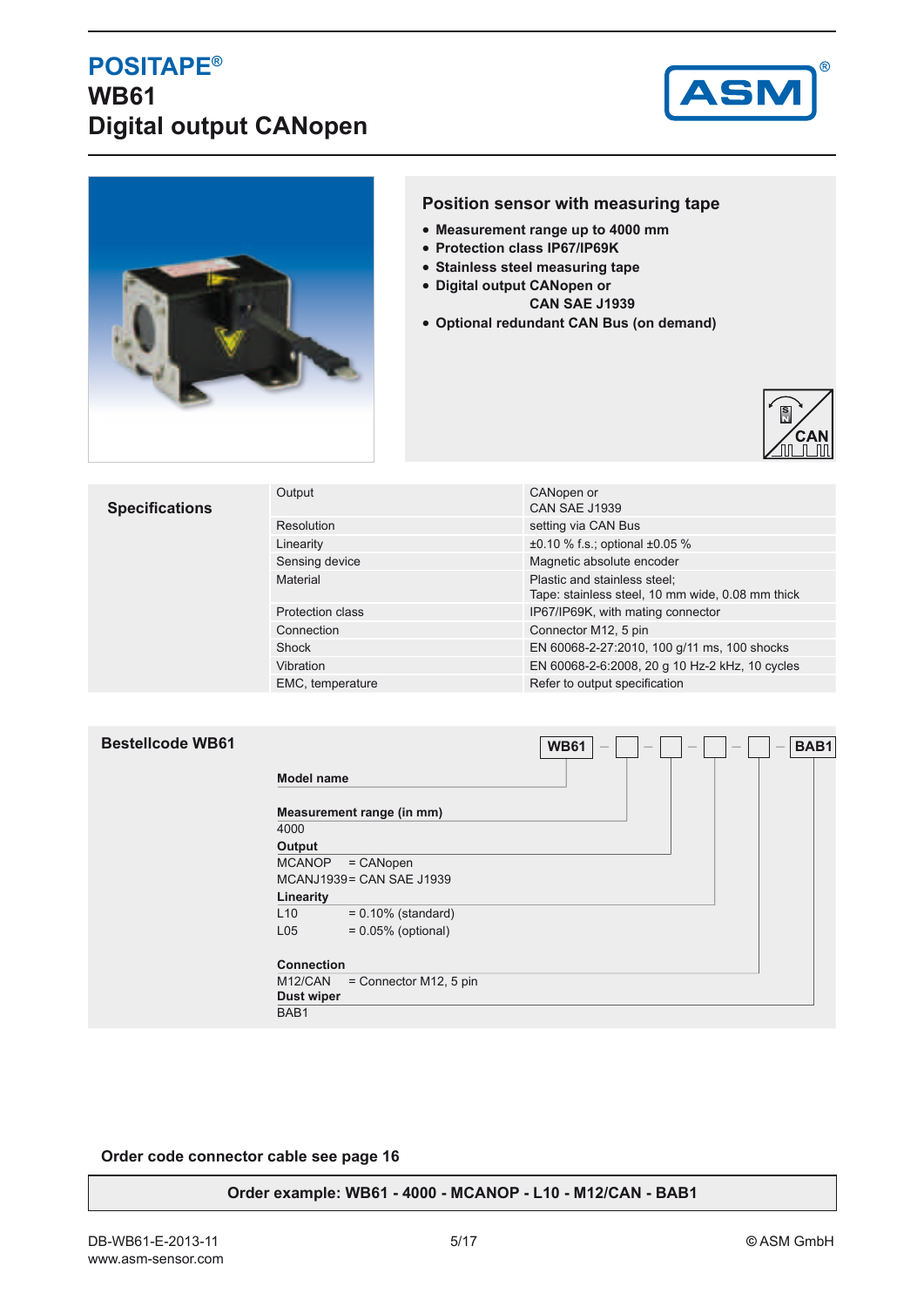

## **Dimensions WB61**



Dimensions in mm [inch]

Dimensions informative only. For guaranteed dimensions consult factory.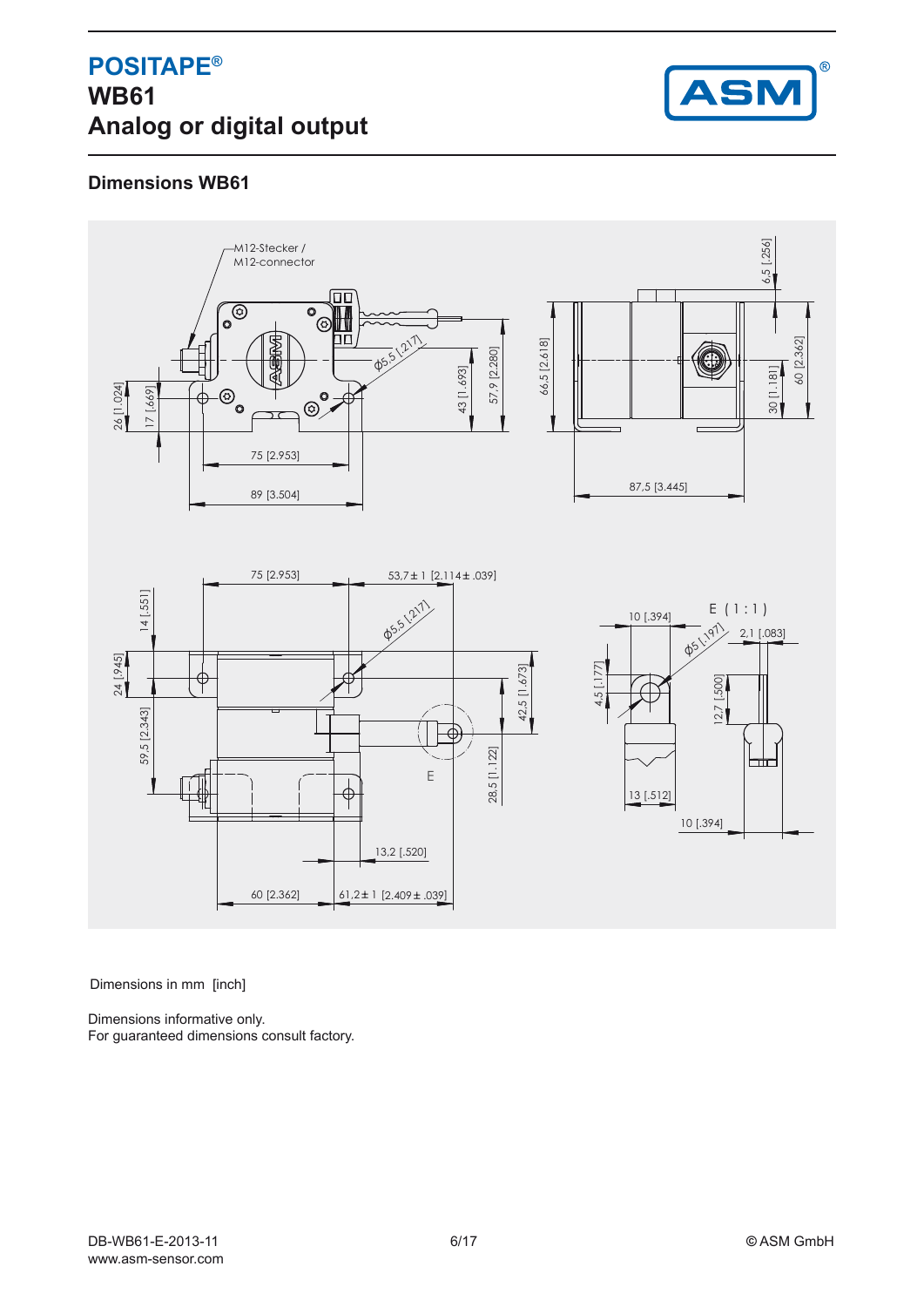# **POSITAPE® U2, U8 and I1 Analog output**



| U <sub>2</sub>                                              | <b>Excitation voltage</b> | $1036$ VDC                                                        |  |  |  |  |
|-------------------------------------------------------------|---------------------------|-------------------------------------------------------------------|--|--|--|--|
| Voltage output<br>0.510V                                    | Excitation current        | typ. 20 mA at 24 V DC<br>typ. 38 $mA$ at 12 V DC<br>max. 60 mA    |  |  |  |  |
|                                                             | Output voltage            | $0,510$ V DC                                                      |  |  |  |  |
| $\frac{S}{N}$                                               | Output current            | 2 mA max.                                                         |  |  |  |  |
|                                                             | Measuring rate            | 1 kHz standard                                                    |  |  |  |  |
|                                                             | Stability (temperature)   | $\pm 50 \times 10^{-6}$ C f.s. (typical)                          |  |  |  |  |
|                                                             | Protection                | Reverse polarity, short circuit                                   |  |  |  |  |
|                                                             | Operating temperature     | $-40$ +85 °C                                                      |  |  |  |  |
|                                                             | <b>EMC</b>                | EN 61326-1:2013                                                   |  |  |  |  |
|                                                             |                           |                                                                   |  |  |  |  |
|                                                             | <b>Excitation voltage</b> | $1036$ V DC                                                       |  |  |  |  |
| <b>U8</b><br>Voltage output<br>$0.5$ 4.5 V<br>$\frac{S}{N}$ | <b>Excitation current</b> | typ. 17 mA at 24 V DC<br>typ. 32mA at 12 V DC<br>max. 60 mA       |  |  |  |  |
|                                                             | Output voltage            | $0.54.5$ VDC                                                      |  |  |  |  |
|                                                             | Output current            | 2 mA max.                                                         |  |  |  |  |
|                                                             | Measuring rate            | 1 kHz standard                                                    |  |  |  |  |
|                                                             | Stability (temperature)   | $\pm 50 \times 10^{-6}$ °C f.s. (typical)                         |  |  |  |  |
|                                                             | Protection                | Reverse polarity, short circuit                                   |  |  |  |  |
|                                                             | Operating temperature     | $-40+85$ °C                                                       |  |  |  |  |
|                                                             | <b>EMC</b>                | EN 61326-1:2013                                                   |  |  |  |  |
|                                                             |                           |                                                                   |  |  |  |  |
|                                                             | <b>Excitation voltage</b> | 10  36 V DC                                                       |  |  |  |  |
| $\mathsf{I}$<br>Current output<br>4  20 mA, 3 wire          | <b>Excitation current</b> | typ. 36 $mA$ at 24 $V$ DC<br>typ. 70 mA at 12 V DC<br>max. 100 mA |  |  |  |  |
|                                                             | Load $R_{1}$              | $500 \Omega$ max.                                                 |  |  |  |  |
| $\frac{S}{N}$<br>m/                                         | Output current            | 420mA                                                             |  |  |  |  |
|                                                             | Measuring rate            | 1 kHz standard                                                    |  |  |  |  |
|                                                             | Stability (temperature)   | $\pm 50 \times 10^{-6}$ C f.s. (typical)                          |  |  |  |  |
|                                                             | Protection                | Reverse polarity, short circuit                                   |  |  |  |  |
|                                                             | Operating temperature     | $-40$ +85 °C                                                      |  |  |  |  |
|                                                             | <b>EMC</b>                | EN 61326-1:2013                                                   |  |  |  |  |

## **Output signals**



| Excitation $+$ |                      |
|----------------|----------------------|
| Signal +       | U <sub>2</sub><br>U8 |
| GND            | $\mathsf{I}$         |
|                |                      |

| Signal wiring/ | Output signal   | <b>Connector</b><br>pin | Cable wire<br>color | View to sensor<br>connector          |
|----------------|-----------------|-------------------------|---------------------|--------------------------------------|
| connection     | Excitation +    |                         | brown               |                                      |
|                | Signal          |                         | white               |                                      |
|                | <b>GND</b>      | 3                       | blue                | O                                    |
|                | Do not connect! | 4                       | black               | $\circ$ 5<br>$\sim$ C<br>$\circ_{4}$ |
|                | Do not connect! | 5                       | (grey)              |                                      |

DB-WB61-E-2013-11 7/17 **©** ASM GmbH www.asm-sensor.com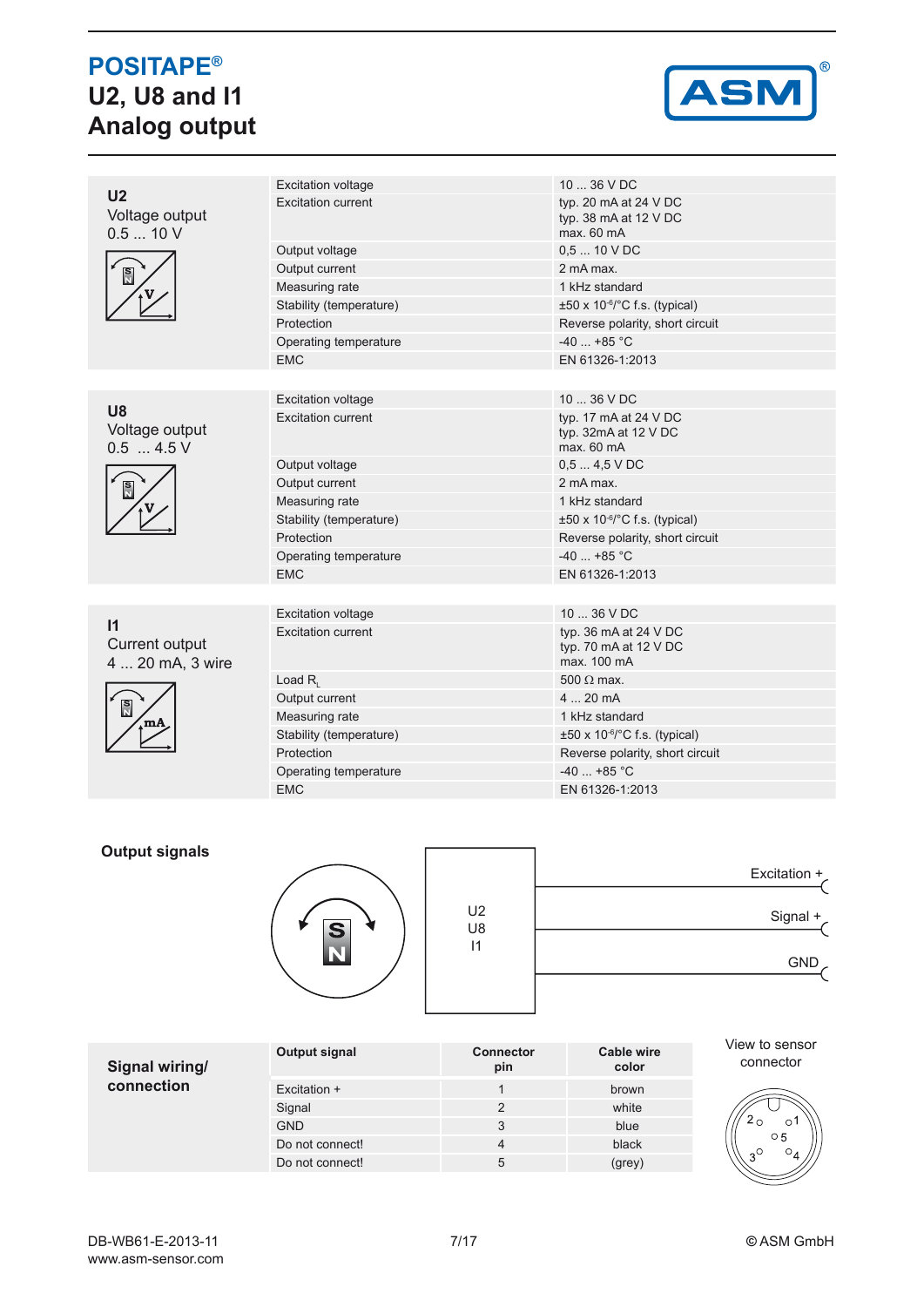## **POSITAPE® U2/PMU, U8/PMU and I1/PMU Analog output, programmable**



|                                               | <b>Excitation voltage</b> | $1036$ VDC                                                  |  |  |
|-----------------------------------------------|---------------------------|-------------------------------------------------------------|--|--|
| U2/PMU<br>Voltage output                      | <b>Excitation current</b> | typ. 20 mA at 24 V DC, typ. 38 mA at 12 V DC<br>max. 60 mA  |  |  |
| 0.510V                                        | Output voltage            | $0,510$ V DC                                                |  |  |
|                                               | Output current            | 2 mA max                                                    |  |  |
| $\frac{S}{N}$                                 | Measuring rate            | 1 kHz standard                                              |  |  |
|                                               | Stability (temperature)   | $\pm 50 \times 10^{-6}$ /°C f.s. (typical)                  |  |  |
|                                               | Protection                | Reverse polarity, short circuit                             |  |  |
|                                               | Operating temperature     | $-40 + 85$ °C                                               |  |  |
|                                               | <b>EMC</b>                | EN 61326-1:2013                                             |  |  |
|                                               |                           |                                                             |  |  |
| U8/PMU                                        | <b>Excitation voltage</b> | $1036$ V DC                                                 |  |  |
| Voltage output                                | <b>Excitation current</b> | typ. 17 mA at 24 V DC, typ. 32 mA at 12 V DC<br>max. 60 mA  |  |  |
| $0.5$ 4.5 V                                   | Output voltage            | $0,54,5 \vee DC$                                            |  |  |
|                                               | Output current            | 2 mA max                                                    |  |  |
| $\frac{S}{N}$                                 | Measuring rate            | 1 kHz standard                                              |  |  |
|                                               | Stability (temperature)   | $\pm 50 \times 10^{-6}$ C f.s. (typical)                    |  |  |
|                                               | Protection                | Reverse polarity, short circuit                             |  |  |
|                                               | Operating temperature     | $-40$ +85 °C                                                |  |  |
|                                               | <b>EMC</b>                | EN 61326-1:2013                                             |  |  |
|                                               |                           |                                                             |  |  |
| 11/PMU                                        | <b>Excitation voltage</b> | $1036$ V DC                                                 |  |  |
| Current output<br>4  20 mA, 3 wire<br>is<br>N | <b>Excitation current</b> | typ. 36 mA at 24 V DC, typ. 70 mA at 12 V DC<br>max. 100 mA |  |  |
|                                               | Load $R_{1}$              | $500 \Omega$ max.                                           |  |  |
|                                               | Output current            | 420mA                                                       |  |  |
|                                               | Measuring rate            | 1 kHz standard                                              |  |  |
| m/)                                           | Stability (temperature)   | $\pm 50 \times 10^{-6}$ C f.s. (typical)                    |  |  |
|                                               | Protection                | Reverse polarity, short circuit                             |  |  |
|                                               | Operating temperature     | $-40$ +85 °C                                                |  |  |
|                                               | <b>EMC</b>                | EN 61326-1:2013                                             |  |  |
|                                               |                           |                                                             |  |  |

### **Output signals**

|        |                                   | Excitation +                        |
|--------|-----------------------------------|-------------------------------------|
| e<br>N | U2/PMU<br>U8/PMU<br><b>I1/PMU</b> | Signal +<br><b>GND</b><br>SPAN/ZERO |
|        |                                   |                                     |

| Signal wiring/ | Signal          | <b>Connector</b><br>pin | Cable wire<br>color | View to sensor<br>connector            |
|----------------|-----------------|-------------------------|---------------------|----------------------------------------|
| connection     | Excitation +    |                         | brown               |                                        |
|                | Signal          |                         | white               |                                        |
|                | <b>GND</b>      |                         | blue                | Э<br>$\circ$ 5                         |
|                | Do not connect! | Δ                       | black               | $\sim^{\circ}$<br>$\circ$ <sub>4</sub> |
|                | SPAN/ZERO       | 5                       | grey                |                                        |

### **Option -PMU**

### **Programming of the start and end value by the customer**

Teach-In of start and end value for the options U2/PMU, I1/PMU, U8/PMU is provided by a binary signal SPAN/ZERO. At the start position connect signal SPAN/ZERO for a period of 2 … 3 seconds to GND via push button. At the end position connect signal SPAN/ZERO for a period of 5 … 6 seconds to GND via a push button. The teached positions will be stored non-volatile.

To reset the sensor to factory default signal ZERO/END must be connected to ground while powering up the sensor for 2 … 3 seconds.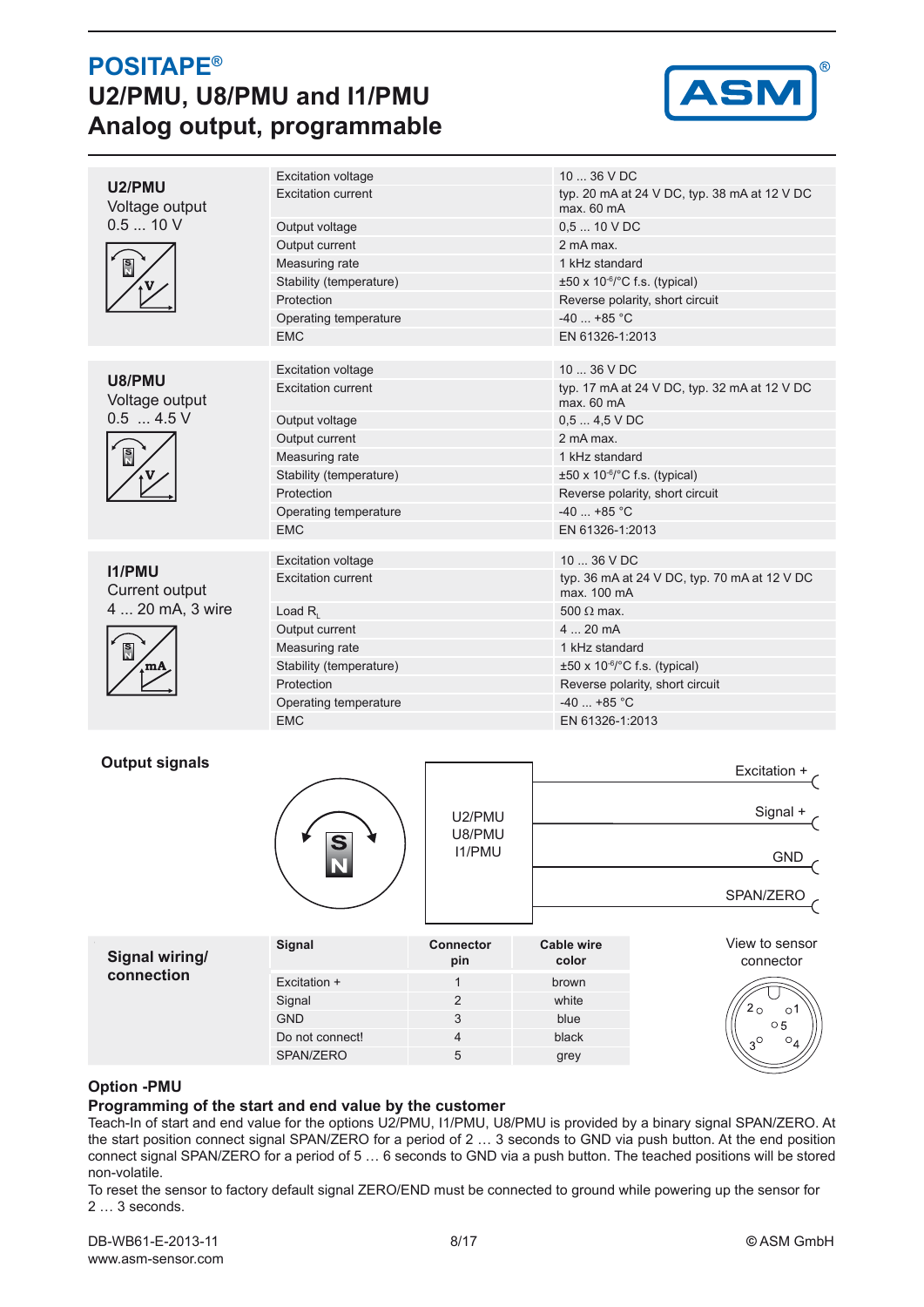# **POSITAPE® U2R, U8R and I1R Analog output, redundant**



| U2R                                  | <b>Excitation voltage</b> | 10  36 V DC                                                               |
|--------------------------------------|---------------------------|---------------------------------------------------------------------------|
| Voltage output<br>0.510V             | Excitation current        | typ. 22 mA at 24 V DC<br>typ. 43mA at 12 V DC<br>max. 60 mA per channel   |
|                                      | Output voltage            | $0.510$ V DC                                                              |
| $\frac{s}{s}$                        | Output current            | 2 mA max.                                                                 |
|                                      | Measuring rate            | 1 kHz standard                                                            |
|                                      | Stability (temperature)   | $\pm 50 \times 10^{-6}$ C f.s. (typical)                                  |
|                                      | Protection                | Reverse polarity, short circuit                                           |
|                                      | Operating temperature     | $-40$ +85 °C                                                              |
|                                      | <b>EMC</b>                | EN 61326-1:2013                                                           |
|                                      |                           |                                                                           |
|                                      | <b>Excitation voltage</b> | $1036$ VDC                                                                |
| U8R<br>Voltage output<br>$0.5$ 4,5 V | <b>Excitation current</b> | typ. 20mA at 24 V DC<br>typ. 38mA at 12 V DC<br>max. 60 mA per channel    |
|                                      | Output voltage            | $0.54.5$ VDC                                                              |
| $\frac{S}{N}$                        | Output current            | 2 mA max                                                                  |
|                                      | Measuring rate            | 1 kHz standard                                                            |
|                                      | Stability (temperature)   | $\pm 50 \times 10^{-6}$ C f.s. (typical)                                  |
|                                      | Protection                | Reverse polarity, short circuit                                           |
|                                      | Operating temperature     | $-40$ +85 °C                                                              |
|                                      | <b>EMC</b>                | EN 61326-1:2013                                                           |
|                                      |                           |                                                                           |
| 11R                                  | <b>Excitation voltage</b> | $1036$ V DC                                                               |
| Current output<br>4  20 mA, 3 wire   | Excitation current        | typ. 39 mA at 24 V DC<br>typ. 76 mA at 12 V DC<br>max. 100 mA per channel |
|                                      | Load $R_{1}$              | $500 \Omega$ max.                                                         |
|                                      | Output current            | 420mA                                                                     |
| $\frac{S}{N}$                        | Measuring rate            | 1 kHz standard                                                            |
|                                      | Stability (temperature)   | $\pm 50 \times 10^{-6}$ C f.s. (typical)                                  |
|                                      | Protection                | Reverse polarity, short circuit                                           |
|                                      | Operating temperature     | $-40$ +85 °C                                                              |
|                                      | <b>EMC</b>                | EN 61326-1:2013                                                           |
|                                      |                           |                                                                           |

## **Output signals**



|                  | Excitation + |
|------------------|--------------|
|                  | Signal +     |
|                  | <b>GND</b>   |
| U <sub>2</sub> R | (SPAN/ZERO)  |
| U8R              | Excitation + |
| I1R              | Signal +     |
|                  | <b>GND</b>   |
|                  | (SPAN/ZERO)  |
|                  |              |

| Signal wiring/ | Channel        | Signal          | <b>Connector</b><br><b>Pin</b> | <b>Cable wire</b><br>color | View to sensor<br>connector       |
|----------------|----------------|-----------------|--------------------------------|----------------------------|-----------------------------------|
| connection     |                | Excitation +    |                                | white                      |                                   |
|                |                | Signal          | $\overline{2}$                 | brown                      | Э                                 |
|                |                | <b>GND</b>      | 3                              | green                      | $\frac{8}{0}$<br>130<br>$\circ$ 7 |
|                |                | Do not connect! | 4                              | yellow                     | 06<br>$4^\circ$                   |
|                | $\overline{2}$ | Excitation +    | 5                              | grey                       | $\overline{5}$                    |
|                | $\overline{2}$ | Signal          | 6                              | pink                       |                                   |
|                | 2              | <b>GND</b>      | 7                              | blue                       |                                   |
|                | 2              | Do not connect! | 8                              | red                        |                                   |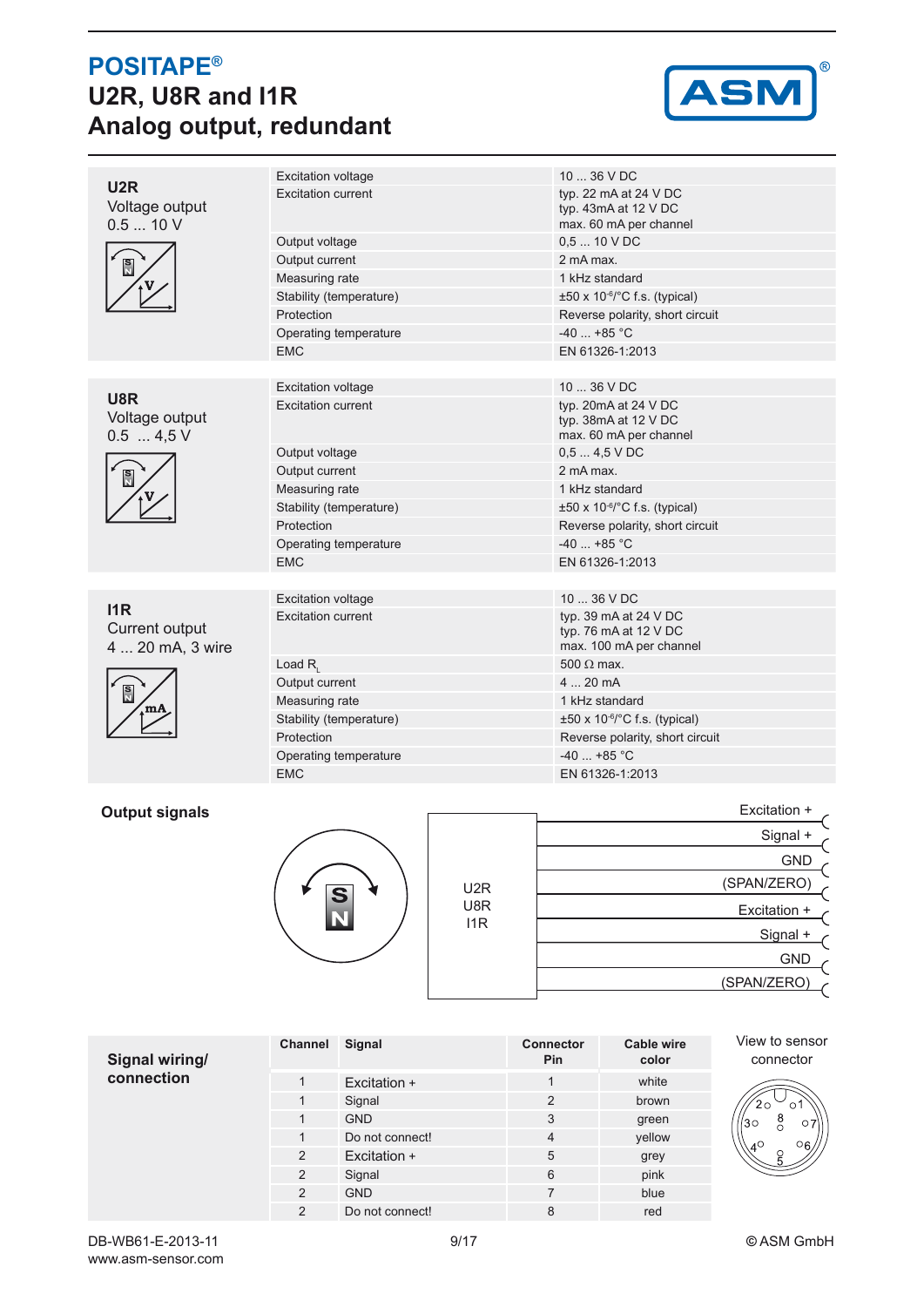# **POSITAPE® MSSI Digital output SSI**



|                                            | Interface                  |                                       |                            | <b>EIA RS-422</b>                                                                                      |  |  |
|--------------------------------------------|----------------------------|---------------------------------------|----------------------------|--------------------------------------------------------------------------------------------------------|--|--|
| <b>MSSI</b>                                | <b>Excitation voltage</b>  |                                       |                            | 8  36 V DC                                                                                             |  |  |
| Synchronous serial SSI                     | <b>Excitation current</b>  |                                       |                            | typ. 19 mA at 24 V DC<br>typ. 35 mA at 12 V DC<br>max. 80 mA                                           |  |  |
| $\frac{S}{N}$                              | Clock frequency            |                                       |                            | 100 kHz  500 kHz                                                                                       |  |  |
| <b>SSI</b>                                 | Code                       |                                       |                            | Gray-Code, continuous progression                                                                      |  |  |
|                                            | Delay between pulse trains |                                       |                            | $20 \mu s$ min.                                                                                        |  |  |
|                                            | Stability (temperature)    |                                       |                            | $\pm 50 \times 10^{-6}$ / °C f.s. (typical)                                                            |  |  |
|                                            | Operating temperature      |                                       |                            | $-40$ +85 °C                                                                                           |  |  |
|                                            | Protection                 |                                       |                            | Short circuit                                                                                          |  |  |
|                                            | <b>EMC</b>                 |                                       |                            | EN 61326-1:2013                                                                                        |  |  |
| <b>Data format</b><br>(train of 26 pulses) | CLOCK +<br>$\geq$ 0,5 µs   | $T = 1$ to 10 $\mu$ s                 | 12<br>11<br>$25 \times T$  | 22 23 24 25<br>13<br>18<br>19 20 21<br>-14<br>15<br>16<br>17<br>12 30 us                               |  |  |
|                                            | DATA +                     |                                       |                            | b23 b22 b21 b20 b19 b18 b17 b16 b15 b14 b13 b12 b11 b10 b09 b08 b07 b06 b05 b04 b03 b02 b01 b00 <br>"ח |  |  |
|                                            |                            |                                       |                            |                                                                                                        |  |  |
| <b>Recommended</b><br>processing circuit   |                            | <b>DATA</b><br>$z_0$<br><b>DATA</b>   | <b>RS422</b>               | $Z_0$                                                                                                  |  |  |
|                                            |                            | <b>CLOCK</b><br>$Z_0$<br><b>CLOCK</b> | <b>RS422</b>               | $Z_0$                                                                                                  |  |  |
|                                            |                            |                                       |                            |                                                                                                        |  |  |
| <b>Transmission</b>                        | <b>Cable length</b>        |                                       | <b>Baud rate</b>           | Note:                                                                                                  |  |  |
|                                            | 50 m                       |                                       | 100-400 kHz                | Extension of the cable length will reduce<br>the maximum transmission rate.                            |  |  |
| rate                                       | 100 m                      |                                       | 100-300 kHz                |                                                                                                        |  |  |
|                                            |                            |                                       |                            |                                                                                                        |  |  |
| Signal wiring/                             | Signal                     | Connector<br>Pin                      | <b>Cable wire</b><br>color | View to sensor                                                                                         |  |  |
| <b>Connection</b>                          |                            |                                       |                            | connector                                                                                              |  |  |
|                                            | Excitation +               | $\mathbf{1}$                          | white                      |                                                                                                        |  |  |
|                                            | <b>Excitation GND</b>      | $\sqrt{2}$                            | brown                      | 2٥<br>$\circ$ 1                                                                                        |  |  |
|                                            | <b>CLOCK</b>               | 3                                     | green                      | $_{\circ}^8$<br>30 <sup>o</sup><br>$\circ$ 7                                                           |  |  |
|                                            | <b>CLOCK</b>               | 4                                     | yellow                     | $\circ$ 6                                                                                              |  |  |
|                                            | <b>DATA</b><br><b>DATA</b> | 5                                     | grey                       |                                                                                                        |  |  |
|                                            |                            | 6                                     | <b>nink</b>                |                                                                                                        |  |  |

DATA 6 pink<br>- 7 blu − **7** blue **7** − **8** red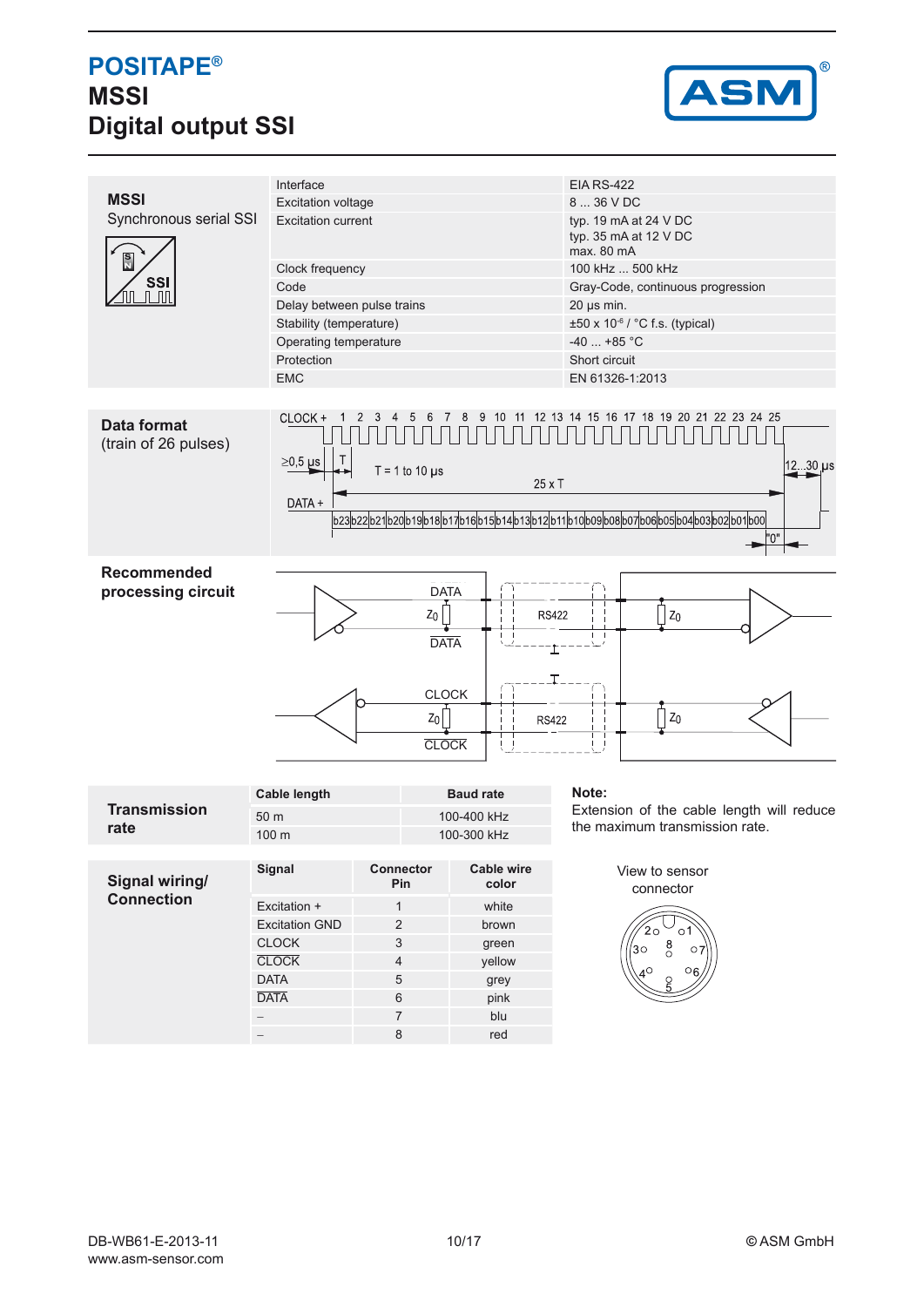# **POSITAPE® MCANOP Digital output CANopen**



|                       | Communication profile               |                      | CANopen CiA 301 V 4.02, Slave                                  |  |  |
|-----------------------|-------------------------------------|----------------------|----------------------------------------------------------------|--|--|
| <b>MCANOP</b>         | Encoder profile                     |                      | Encoder CiA 406 V 3.2                                          |  |  |
| CANopen               | <b>Error Control</b>                |                      | Node Guarding, Heartbeat, Emergency Message                    |  |  |
|                       | Node ID                             |                      | Adjustable via LSS; default: 127                               |  |  |
| $\frac{5}{11}$        | <b>PDO</b>                          |                      | 3 TxPDO, 0 RxPDO, no linking, static mapping                   |  |  |
| CAN                   | PDO Modes                           |                      | Event-/Time triggered, Remote-request,<br>Sync cyclic/acyclic  |  |  |
|                       | <b>SDO</b>                          |                      | 1 server, 0 client                                             |  |  |
|                       | CAM                                 |                      | 2 cams                                                         |  |  |
|                       | Certified                           |                      | Yes                                                            |  |  |
|                       | <b>Transmission rates</b>           |                      | 50 kbit to 1 Mbit, adjustable via LSS;<br>default: 125 kbit    |  |  |
|                       | Bus connection                      |                      | M12 connector, 5 pins                                          |  |  |
|                       | Integrated bus terminating resistor |                      | 120 $\Omega$ adjustable by the customer                        |  |  |
|                       | Bus, galvanic isolated              |                      | <b>No</b>                                                      |  |  |
|                       |                                     |                      |                                                                |  |  |
|                       | <b>Excitation voltage</b>           |                      | 8  36 V DC                                                     |  |  |
| <b>Specifications</b> | <b>Excitation current</b>           |                      | typ. 20 mA for 24 V DC<br>typ. 40 mA for 12 V DC<br>max. 80 mA |  |  |
|                       | Measuring rate                      |                      | 1 kHz (asynchronous)                                           |  |  |
|                       | Stability (temperature)             |                      | ±50 x 10-6 / °C f.s.                                           |  |  |
|                       | Repeatability                       |                      | 1 LSB                                                          |  |  |
|                       | Operating temperature               |                      | $-40$ +85 °C                                                   |  |  |
|                       | Protection                          |                      | Reverse polarity, short circuit                                |  |  |
|                       | Dielectric strength                 |                      | 1 kV (V AC, 50 Hz, 1 min.)                                     |  |  |
|                       | <b>EMC</b>                          |                      | EN 61326-1:2013                                                |  |  |
|                       | Signal                              | <b>Connector pin</b> | View to sensor                                                 |  |  |
| Signal wiring /       | Shield                              | $\mathbf{1}$         | connector                                                      |  |  |
| connection            | Excitation +                        | $\overline{2}$       |                                                                |  |  |
|                       | <b>GND</b>                          | 3                    |                                                                |  |  |
|                       | CAN-H                               | 4                    | $^{2}$ O<br>о1                                                 |  |  |
|                       | CAN-L                               | 5                    | $\circ$ 5                                                      |  |  |
|                       |                                     |                      |                                                                |  |  |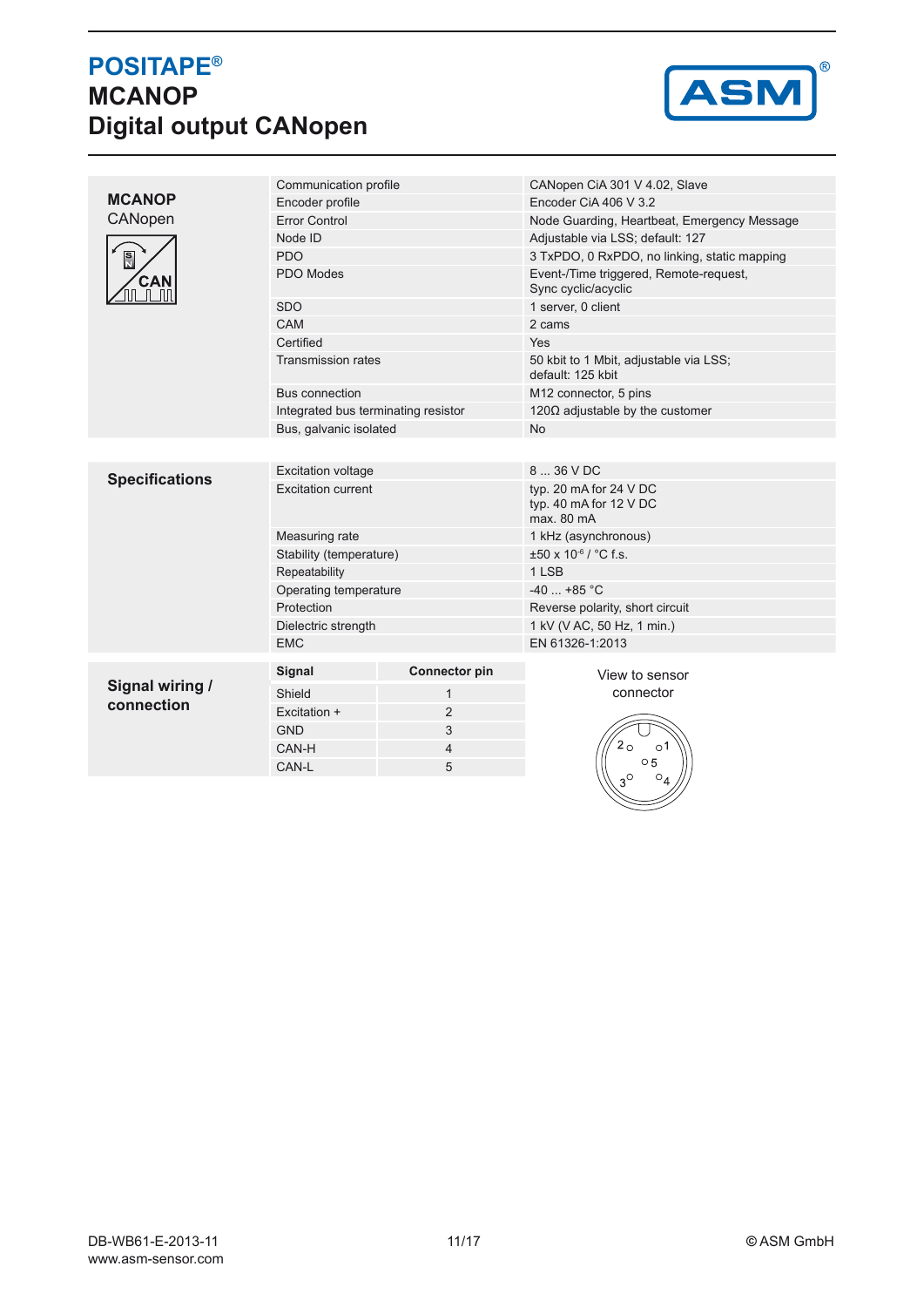## **POSITAPE® MCANJ1939 Digital output CAN SAE J1939**



|                               | CAN specification          |                   |                                         | ISO 11898, Basic and Full CAN 2.0 B                         |                                                                               |  |
|-------------------------------|----------------------------|-------------------|-----------------------------------------|-------------------------------------------------------------|-------------------------------------------------------------------------------|--|
| MCANJ1939                     | Transceiver                |                   | 24V-compliant, not isolated             |                                                             |                                                                               |  |
| <b>CAN SAE J1939</b>          | Communication profile      |                   | <b>SAE J1939</b>                        |                                                             |                                                                               |  |
|                               | Baud rate                  |                   | 250 kbit/s                              |                                                             |                                                                               |  |
| $\frac{S}{N}$                 | Integrated bus terminating |                   | 120 $\Omega$ adjustable by the customer |                                                             |                                                                               |  |
| <b>CAN</b>                    | resistor                   |                   |                                         |                                                             |                                                                               |  |
| யப்பா                         | <b>Address</b>             |                   |                                         | Default 247d, configurable                                  |                                                                               |  |
|                               | Arbitrary address capable  |                   | $\mathbf{1}$                            |                                                             | Yes                                                                           |  |
| <b>NAME Fields</b>            | Industry group             |                   | $\overline{0}$                          |                                                             | Global                                                                        |  |
|                               | Vehicle system             |                   | 7Fh (127d)                              |                                                             | Non specific                                                                  |  |
|                               | Vehicle system instance    |                   | 0                                       |                                                             |                                                                               |  |
|                               | <b>Function</b>            |                   | FFh (255d)                              |                                                             | Non specific                                                                  |  |
|                               | <b>Function instance</b>   |                   | 0                                       |                                                             |                                                                               |  |
|                               | <b>ECU</b> instance        |                   | 0                                       |                                                             |                                                                               |  |
|                               | Manufacturer               |                   |                                         | 145h (325d)                                                 | Manufacturer ID                                                               |  |
|                               | Identity number            |                   | <b>Onnn</b>                             |                                                             | Serial number 21 bit                                                          |  |
|                               |                            |                   |                                         |                                                             |                                                                               |  |
| <b>Parameter Group</b>        | Configuration data         |                   | PGN EF00h                               |                                                             | Proprietary-A<br>(PDU1 peer-to-peer)                                          |  |
| <b>Numbers (PGN)</b>          | Process data               |                   | <b>PGN FFnnh</b>                        |                                                             | Proprietary-B<br>(PDU2 broadcast);<br>nn Group Extension (PS)<br>configurable |  |
|                               |                            |                   |                                         |                                                             |                                                                               |  |
|                               | <b>Excitation voltage</b>  |                   | 8  36 V DC                              |                                                             |                                                                               |  |
| <b>Specifications</b>         | <b>Excitation current</b>  |                   |                                         | typ. 20 mA for 24 V<br>typ. 40 mA for 12 $V$<br>max. 100 mA |                                                                               |  |
|                               | Measuring rate             |                   |                                         | 1 kHz (asynchronous)                                        |                                                                               |  |
|                               | Stability (temperature)    |                   | $\pm 50 \times 10^{-6}$ / °C f.s.       |                                                             |                                                                               |  |
|                               | Repeatability              |                   | 1 LSB                                   |                                                             |                                                                               |  |
|                               | Operating temperature      |                   | $-20$ +105 °C                           |                                                             |                                                                               |  |
|                               | Protection                 |                   |                                         | Reverse polarity, short circuit                             |                                                                               |  |
|                               | Dielectric strength        |                   |                                         | 1 kV (V AC, 50 Hz, 1 min.)                                  |                                                                               |  |
|                               | <b>EMC</b>                 |                   |                                         | EN 61326-1:2013                                             |                                                                               |  |
|                               |                            |                   |                                         |                                                             |                                                                               |  |
|                               | <b>Signal name</b>         | Connector pin no. |                                         | View to sensor connector                                    |                                                                               |  |
| Signal wiring /<br>connection | Shield                     | $\mathbf{1}$      |                                         |                                                             |                                                                               |  |
|                               | Excitation +               | $\overline{2}$    |                                         |                                                             |                                                                               |  |
|                               | <b>GND</b>                 | 3                 |                                         |                                                             | $\circ$ 1                                                                     |  |
|                               | CAN-H                      | 4                 |                                         | $\circ$ 5                                                   |                                                                               |  |
|                               | CAN-L                      | 5                 |                                         |                                                             | $\circ$                                                                       |  |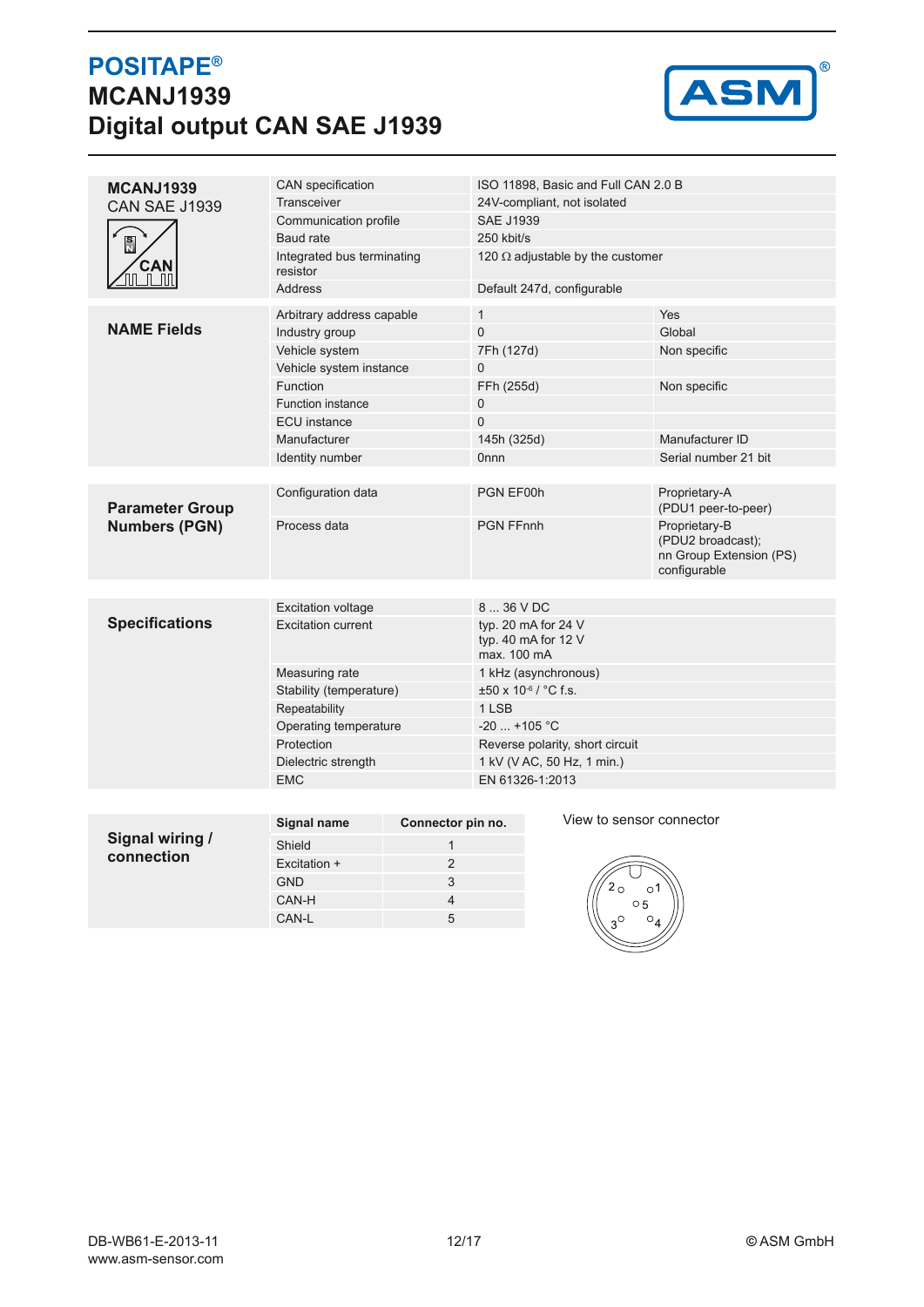#### **POSITAPE®** S **Accessories ConnectorsConnector cable** The 4-lead shielded cable is supplied with a mating 4-pin 90° M12 connector at one end 4331 4 pin M12 and 4 wires at the other end. Available lengths are 2, 5 and 10 m. Wire: cross sectional area 31 [1.22 Suitable for 5-pin  $0.34 \text{ mm}^2$ . sensor connectors Order code: 26,5 [1.043] **KAB - XM - M12/4F/W - LITZE**  $12 [472]$ **KAB - XM - M12/4F/W/69K - LITZE** IP69K: Length in m **Connector cable** The 4-lead shielded cable is supplied with a  $1,5$  [.06] mating 4-pin M12 connector at one end and 4 pin M12 4 wires at the other end. Available lengths  $\frac{614,5}{571}$ <br>M12 x1 are 2, 5 and 10 m. Wire: cross sectional area Suitable for 5-pin  $0.34 \text{ mm}^2$ . sensor connectors Order code:  $12$ 30 [1.181]  $1.4721$ 43 [1.693] ٠Ļ **KAB - XM - M12/4F/G - LITZE KAB - XM - M12/4F/G/69K - LITZE** IP69K: Length in m **Connector pin / cable color Signal wiring** 1  $2$  3  $4$ **M12, 4 pin** brown white blue blue blue black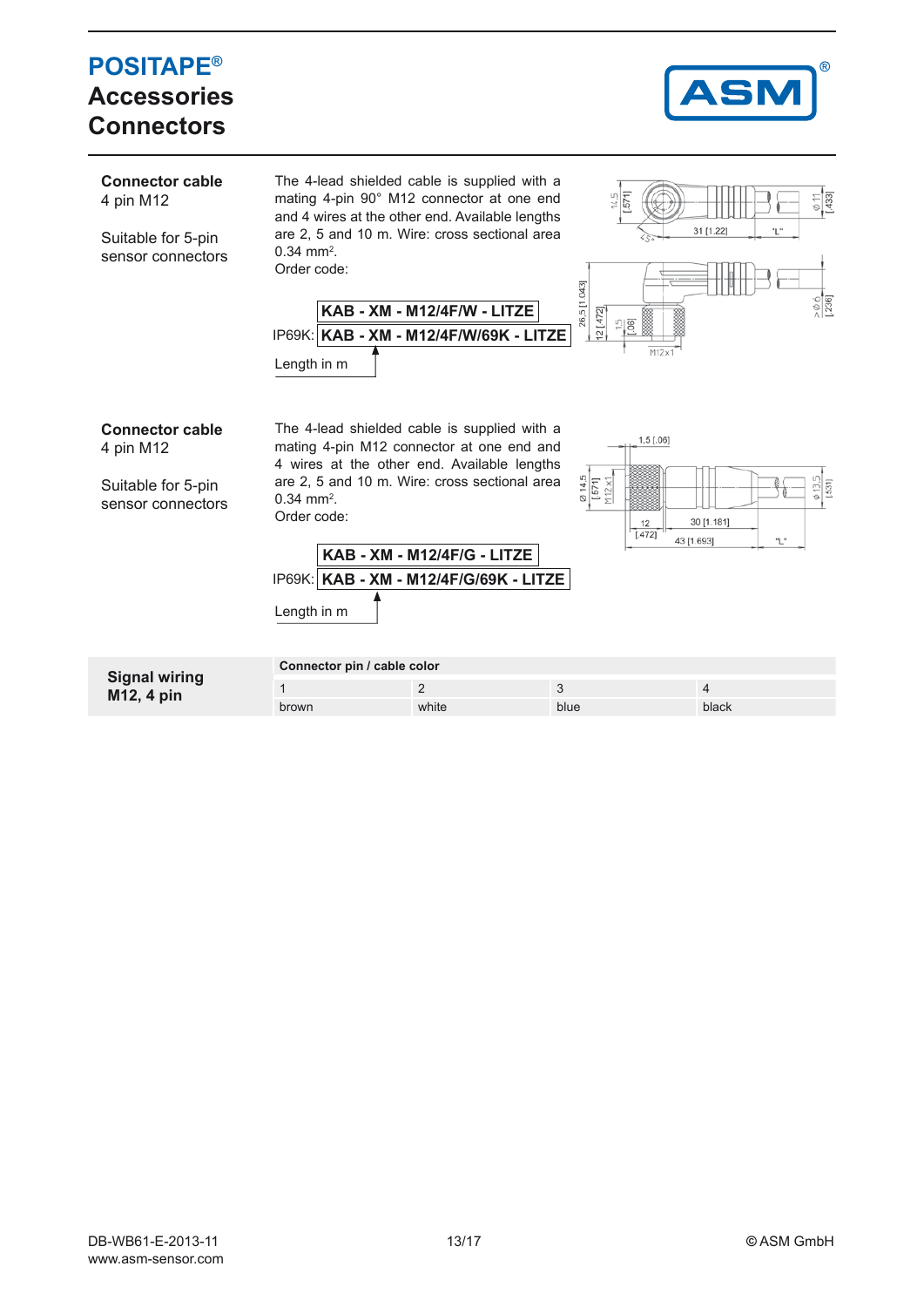| <b>POSITAPE®</b><br><b>Accessories</b><br><b>Connectors</b> |                                                        |                             |                                                                                                                                                                                                                                         |                                                                     |                                           | <b>ASM</b>        | ®                                               |
|-------------------------------------------------------------|--------------------------------------------------------|-----------------------------|-----------------------------------------------------------------------------------------------------------------------------------------------------------------------------------------------------------------------------------------|---------------------------------------------------------------------|-------------------------------------------|-------------------|-------------------------------------------------|
| <b>Connector cable</b><br>5 pin M12                         | $0.34$ mm <sup>2</sup> .<br>Order code:<br>Length in m | KAB - XM - M12/5F/W - LITZE | The 5-lead shielded cable is supplied with a<br>mating 5-pin 90° M12 connector at one end<br>and 5 wires at the other end. Available lengths<br>are 2, 5 and 10 m. Wire: cross sectional area<br>IP69K: KAB - XM - M12/5F/W/69K - LITZE | $\frac{14.5}{571}$<br>26,5 [1.043]<br>12 [.472]<br>$\frac{15}{100}$ | 31 [1.22]<br>M12x                         | "L                | $\frac{\frac{6}{11}}{1433}$<br>$\frac{6}{1236}$ |
| <b>Connector cable</b><br>5 pin M12                         | $0.34$ mm <sup>2</sup> .<br>Order code:<br>Length in m | KAB - XM - M12/5F/G - LITZE | The 5-lead shielded cable is supplied with a<br>mating 5-pin M12 connector at one end and<br>5 wires at the other end. Available lengths<br>are 2, 5 and 10 m. Wire: cross sectional area<br>IP69K:   KAB - XM - M12/5F/G/69K - LITZE   | $\frac{66}{1571}$<br>$M12 \times 1$                                 | $1,5$ [.06]<br>12<br>[.472]<br>43 [1.693] | 30 [1.181]<br>"L" | [.531]<br>ø 13.                                 |
| <b>Signal wiring</b>                                        | Connector pin / cable color                            |                             |                                                                                                                                                                                                                                         |                                                                     |                                           |                   |                                                 |
| M12, 5 pin                                                  | $\mathbf{1}$<br>brown                                  | $\overline{2}$<br>white     | 3<br>blue                                                                                                                                                                                                                               | 4<br>black                                                          |                                           | 5<br>grey         |                                                 |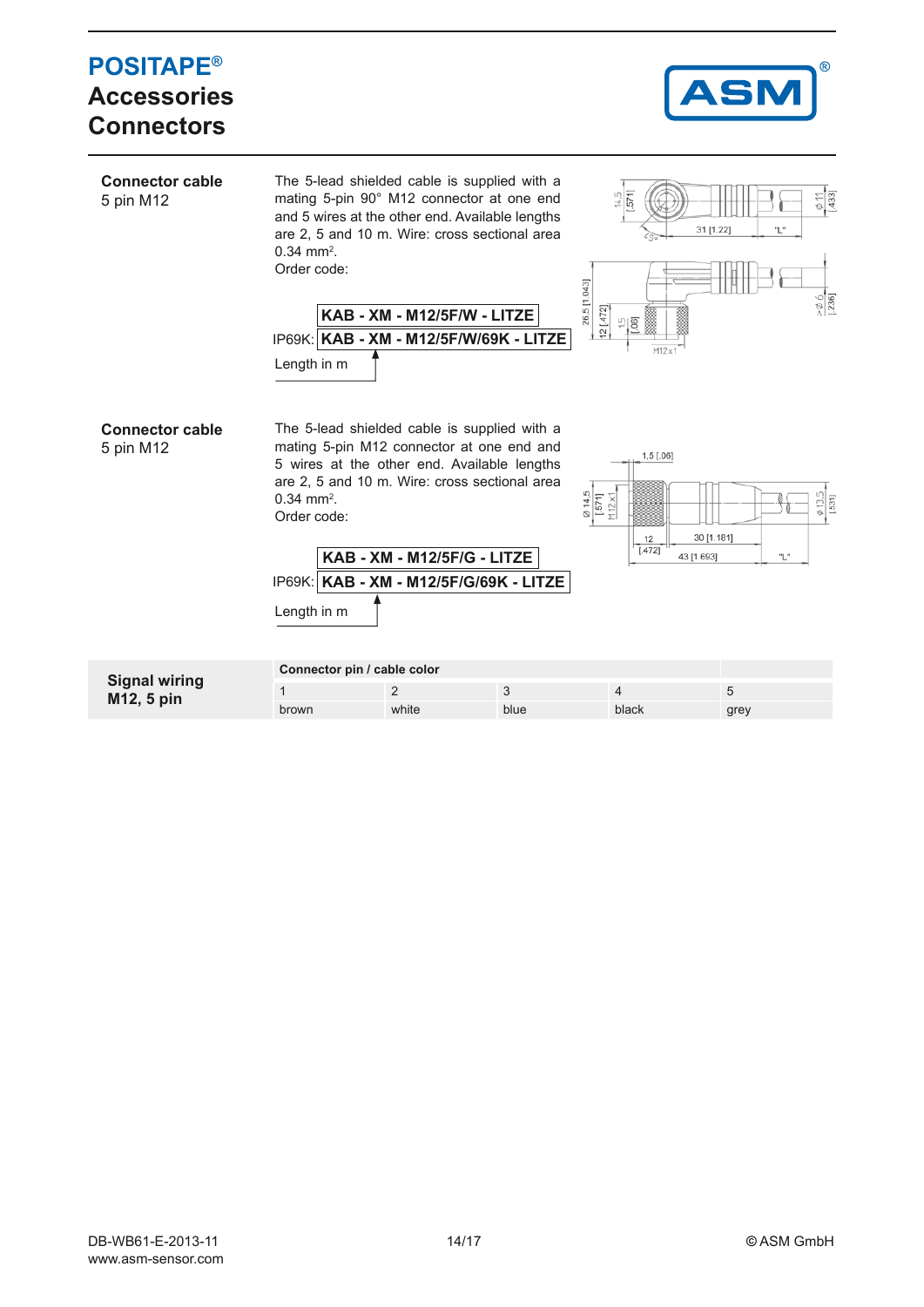#### **POSITAPE® Accessories Connectors Connector cable** The 8-lead shielded cable is supplied with a mating 8-pin 90° M12 connector at one end 8 pin M12 and 8 wires at the other end. Available lengths are 2, 5 and 10 m. Wire: cross sectional area 31 [1.22] 0.25 mm². Order code: 26,5 [1.043] **KAB - XM - M12/8F/W - LITZE**  $12 [472]$ LŊ, 061 **KAB - XM - M12/8F/W/69K - LITZE** IP69K: Length in m **Connector cable** The 8-lead shielded cable is supplied with a 8 pin M12 mating 8-pin M12 connector at one end and 8 wires at the other end. Available lengths are 2, 5 and 10 m. Wire: cross sectional area  $1,5$  [.06] 0.25 mm². Order code:  $571$  $112x$ **KAB - XM - M12/8F/G - LITZE** 30 [1.181]  $\frac{12}{[.472]}$ 43 [1.693] "L" **KAB - XM - M12/8F/G/69K - LITZE** IP69K: Length in m

| <b>Signal wiring</b><br>M12, 8 pin | Connector pin / cable color |       |       |        |      |      |      |     |
|------------------------------------|-----------------------------|-------|-------|--------|------|------|------|-----|
|                                    |                             |       |       |        |      |      |      |     |
|                                    | white                       | brown | areen | vellow | grey | pink | blue | red |

 $\frac{1}{331}$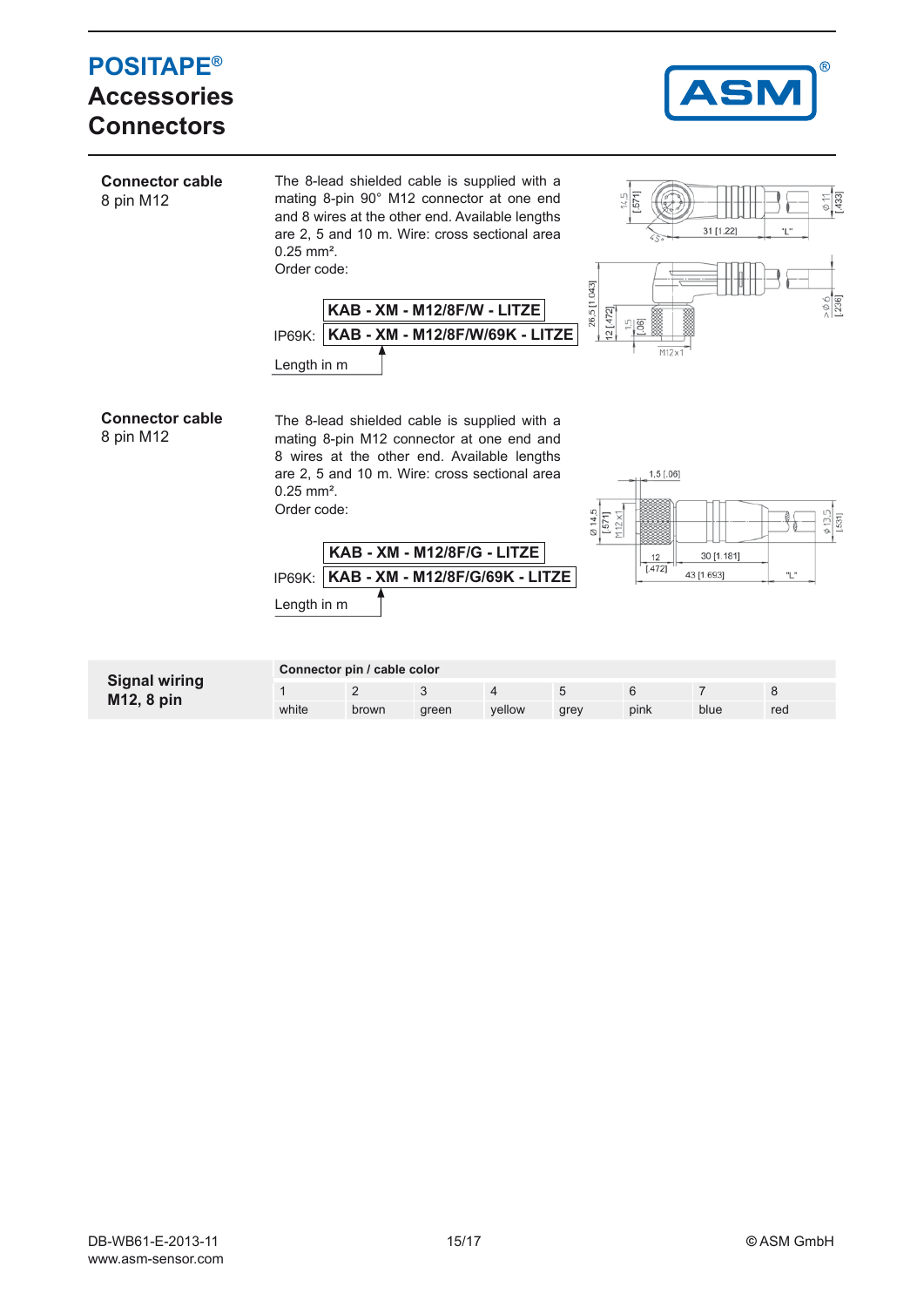## **POSITAPE® Accessories Connectors**



**Connector/bus cable** 5 pin M12 CAN bus The 5-lead shielded cable is supplied with a female 5-pin M12 connector at one end and a male 5-pin M12 connector at the other end. Available lengths are 0.3, 2, 5 and 10 m.



Order code:



**T-piece for bus cable**

5 pin M12<br>CAN bus

Order code:

**KAB - TCONN - M12/5M - 2M12/5F - CAN**



**Terminating**

**resistance** 5 pin M12 CAN bus

Order code:

**KAB - RTERM - M12/5M/G - CAN**